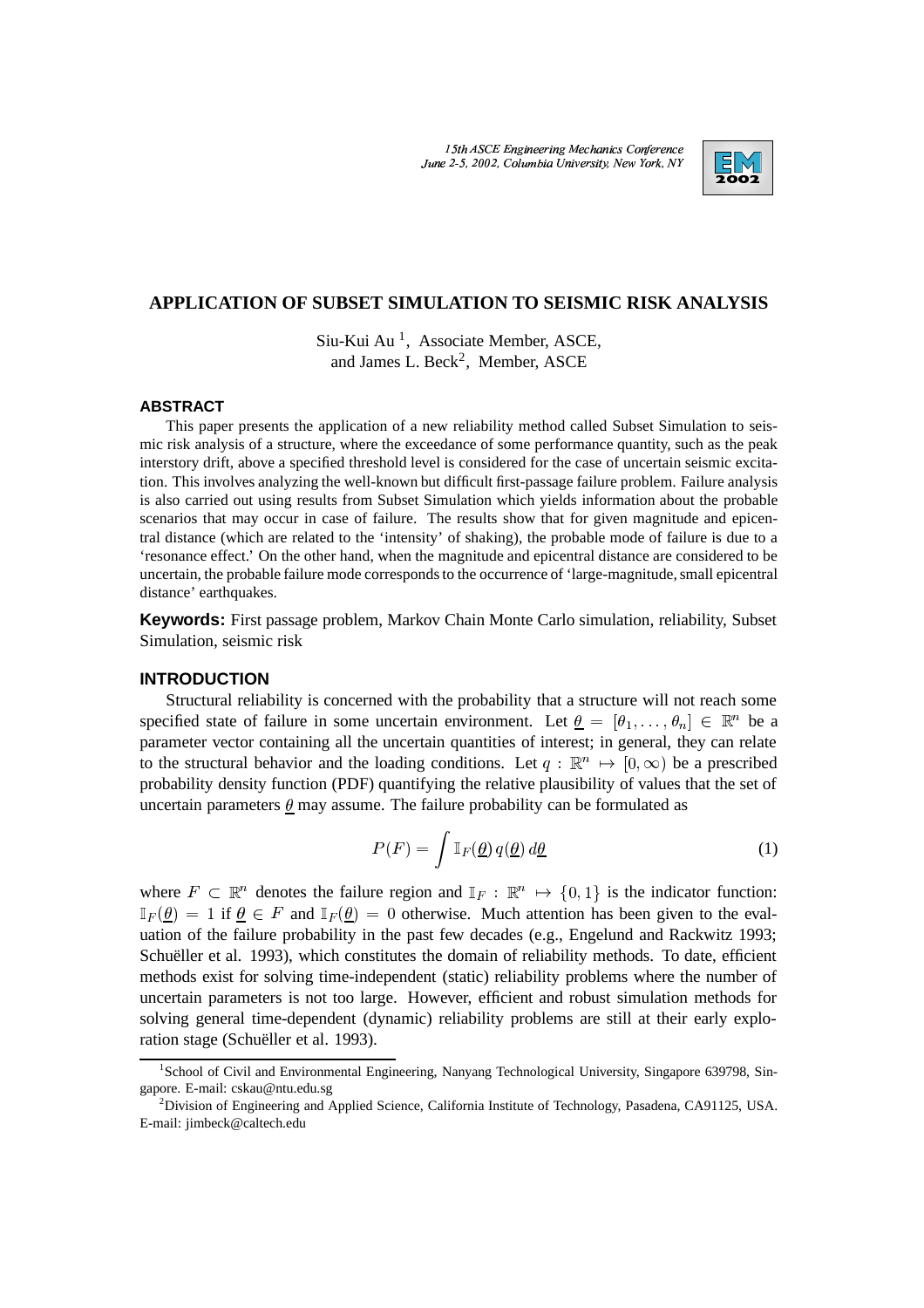This paper presents the application of a new reliability method, called Subset Simulation (Au 2001; Au and Beck 2001), to compute the small failure probabilities encountered in seismic risk analysis where earthquake ground motions are described by a stochastic timehistory model. The first-passage failure of the interstory drift above a specified threshold is considered for a linear moment-resisting steel frame with different types of uncertainties considered in the stochastic ground motion model. Failure analysis is also carried out using results from Subset Simulation which yields information about the probable scenarios that may occur in case of failure.

## **BASIC IDEA OF SUBSET SIMULATION**

Given a failure region F, let  $F_1 \supset F_2 \supset \cdots \supset F_m = F$  be a decreasing sequence of failure regions so that  $F_k = \bigcap_{i=1}^k F_i$ ,  $k = 1, \ldots, m$ . For convenience, we denote the failure event by its corresponding failure region, then by the definition of conditional probability,

$$
P(F) = P(F_m) = P(\bigcap_{i=1}^{m} F_i) = P(F_m | \bigcap_{i=1}^{m-1} F_i) P(\bigcap_{i=1}^{m-1} F_i)
$$
  
= 
$$
P(F_m | F_{m-1}) P(\bigcap_{i=1}^{m-1} F_i) = \dots = P(F_1) \prod_{i=1}^{m-1} P(F_{i+1} | F_i)
$$
 (2)

Equation (2) expresses the failure probability as a product of a sequence of conditional probabilities  $\{P(F_{i+1}|F_i) : i = 1,\ldots,m-1\}$  and  $P(F_1)$ . The idea of Subset Simulation is to estimate the failure probability  $P(F)$  by estimating these quantities. In particular, standard Monte Carlo simulation is used to estimate  $P(F_1)$ . Estimating the conditional probabilities  $P(F_{i+1}|F_i)$   $(i = 1, \ldots, m-1)$  by simulation necessitates the efficient simulation of conditional samples distributed according to the conditional PDF  $q(\underline{\theta}|F_i) = q(\underline{\theta}) \mathbb{I}_{F_i}(\underline{\theta})/P(F_i)$ . This is in general a non-trivial task. Nevertheless, it is accomplished by Markov Chain Monte Carlo Simulation (Fishman 1996), where the conditional samples are simulated as the states of a special Markov chain with a limiting stationary PDF equal to the conditional PDF. In spite of the fact that the samples are generally dependent, they can be used for statistical averaging to yield consistent estimates of conditional failure probabilities.

#### **SUBSET SIMULATION PROCEDURE**

The Subset Simulation procedure is outlined below. Details can be found in Au and Beck (2001) or Au (2001). First, we simulate N samples  $\{\theta_1, \dots, \theta_N\}$  by standard Monte Carlo simulation to compute an estimate  $P_1$  for  $P(F_1)$  by

$$
P(F_1) \approx \tilde{P}_1 = \frac{1}{N} \sum_{k=1}^{N} \mathbb{I}_{F_1}(\underline{\theta}_k)
$$
\n(3)

where  $\{\theta_k : k = 1, \ldots, N\}$  are independent and identically distributed (i.i.d.) samples simulated according to the parameter PDF  $q$ . From these samples, one readily obtains samples distributed as  $q(\cdot|F_1)$ , simply as those which lie in  $F_1$ . Starting from each of these samples, Markov chain Monte Carlo simulation is used to simulate additional samples which are also distributed as  $q(\cdot|F_1)$ . They can be used to estimate  $P(F_2|F_1)$  using an estimator  $P_2$  similar to (3). Those samples which lie in  $F_2$  are distributed as  $q(\cdot|F_2)$  and provide 'seeds' for simulating more samples according to  $q(\cdot|F_2)$  to estimate  $P(F_3|F_2)$ . Repeating this process, one can compute the conditional probabilities of the higher conditional levels until the failure event of interest,  $F (= F_m)$ , has been reached. At the *i*-th conditional level,  $1 \leq i \leq m-1$ , let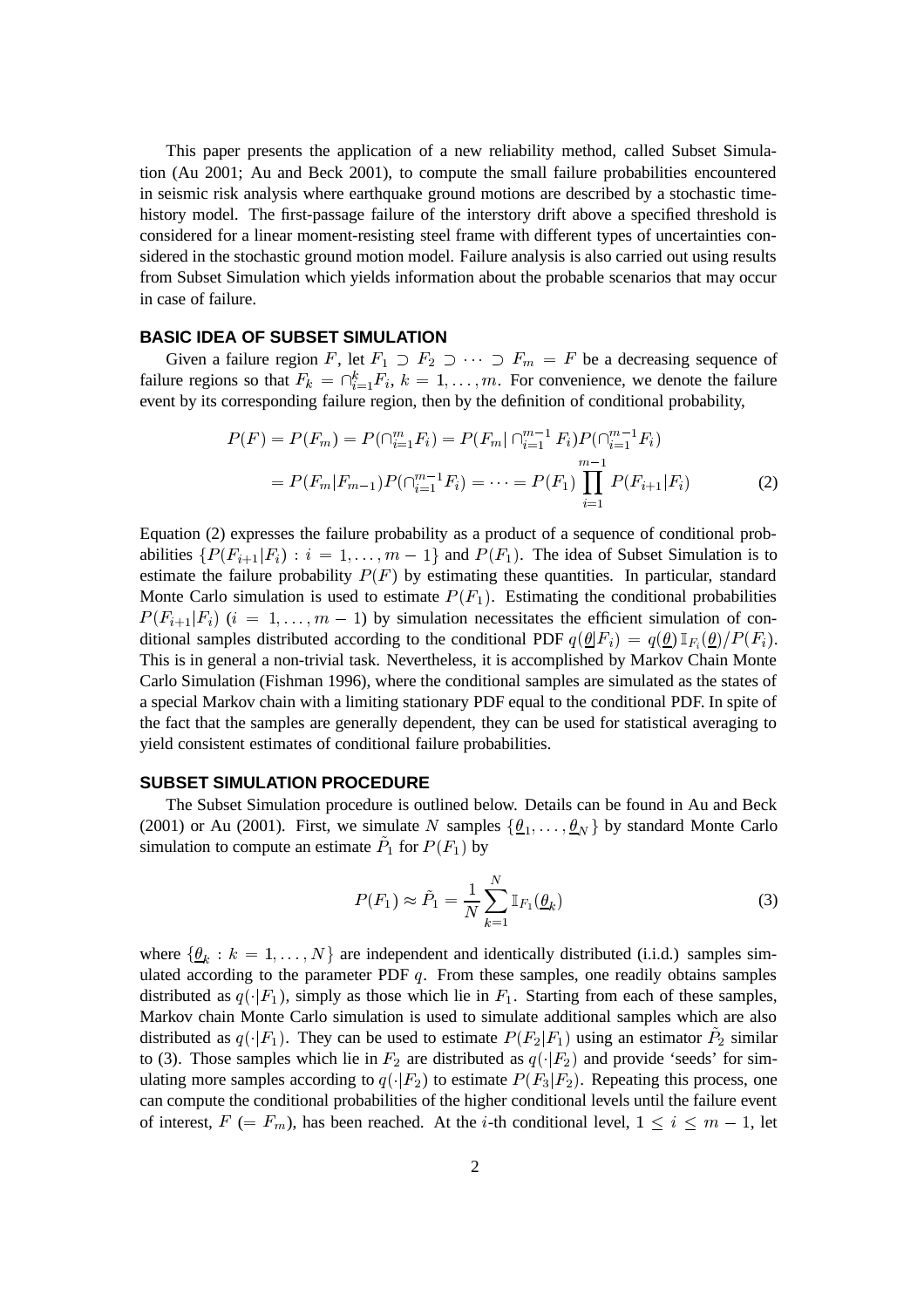$\{\underline{\theta}_{i,k}: k = 1, \ldots, N\}$  be the Markov chain samples with distribution  $q(\cdot|F_i)$ , possibly coming from different chains generated by different 'seeds.' Then

$$
P(F_{i+1}|F_i) \approx \tilde{P}_{i+1} = \frac{1}{N} \sum_{k=1}^{N} \mathbb{I}_{F_{i+1}}(\underline{\theta}_{i,k})
$$
\n(4)

Finally, combining (2), (3) and (4), the failure probability estimator is  $P_F = \prod_{i=1}^m P_i$ . It can be shown that  $P_F$  is asymptotically unbiased and its variance decays with  $1/N$  as in standard Monte Carlo simulation (Au and Beck 2001).

# **FAILURE ANALYSIS USING MARKOV CHAIN SAMPLES**

The Markov chain samples generated during Subset Simulation are used for estimating the conditional probabilities. Due to their conditional nature, they can also be used to infer the probable scenarios that may occur in case of failure. The distribution of some response quantity of interest,  $h(\underline{\theta})$ , evaluated at the Markov chain samples gives information about the system performance when failure occurs. In particular, using the Markov chain samples  $\{\theta_{i,k}:$  $k = 1, \ldots, N$  conditional on the failure event  $F_i$   $(i = 1, \ldots, m)$ , the conditional expectation of  $h(\underline{\theta})$  when the failure event  $F_i$  has occurred can be estimated by:

$$
E[h(\underline{\theta})|F_i] = \int h(\underline{\theta}) q(\underline{\theta}|F_i) d\underline{\theta} \approx \frac{1}{N} \sum_{k=1}^{N} h(\underline{\theta}_{i,k})
$$
(5)

## **APPLICATIONS TO SEISMIC RISK BASED ON DYNAMIC ANALYSIS**

#### **Stochastic ground motion model**

The seismic risk problem is formulated using a stochastic ground motion model to describe the uncertainty associated with the ground motion at the site in a seismic event of given magnitude and earthquake source location. The stochastic ground motion model developed by Atkinson and Silva (2000) (referred as the A-S model here) is adopted, which is a point-source model characterized by the moment magnitude  $M$  and epicentral distance  $r$  (Boore 1983). The model is characterized by the 'radiation spectrum'  $A(f; M, r)$  and the 'envelope function'  $e(t; M, r)$ . To generate a time history for the ground acceleration for given  $M$  and  $r$ , a discrete-time white noise sequence  $\{W_j = \sqrt{2\pi/\Delta t} Z_j : j = 1, \ldots, n_t\}$  is first generated, where  $Z_1, \ldots, Z_{n_t}$  are i.i.d. standard Normal variables. The white noise sequence is then modulated by the envelope function  $e(t; M, r)$  at the discrete time instants and the discrete Fourier transform is applied to the modulated white noise sequence. The resulting spectrum is multiplied with the radiation spectrum  $A(f; M, r)$ , after which the discrete inverse Fourier transform is applied to transform the sequence back to the time domain to yield a sample for the ground acceleration time history. The synthetic ground motion  $a(t; Z, M, r)$  is thus a function of the 'additive excitation parameters'  $\underline{Z} = [Z_1, \ldots, Z_{n_t}]$  and the 'stochastic excitation model parameters' M and r.

#### *Radiation Spectrum*

The radiation spectrum consists of several factors which account for the spectral effects from the source and propagation through the Earth's crust. Figure 1 shows the radiation spectrum for  $r = 20$  km, where the choice of the other model parameters used can be found in Au (2001). It can be seen that as the moment magnitude increases, the spectral amplitude increases at all frequencies, with a shift of dominant frequency content towards the lower frequency regime, as expected. Roughly speaking, both  $M$  and  $r$  have a multiplicative effect on the synthetic ground acceleration  $a(t; Z, M, r)$  and hence on the structural response.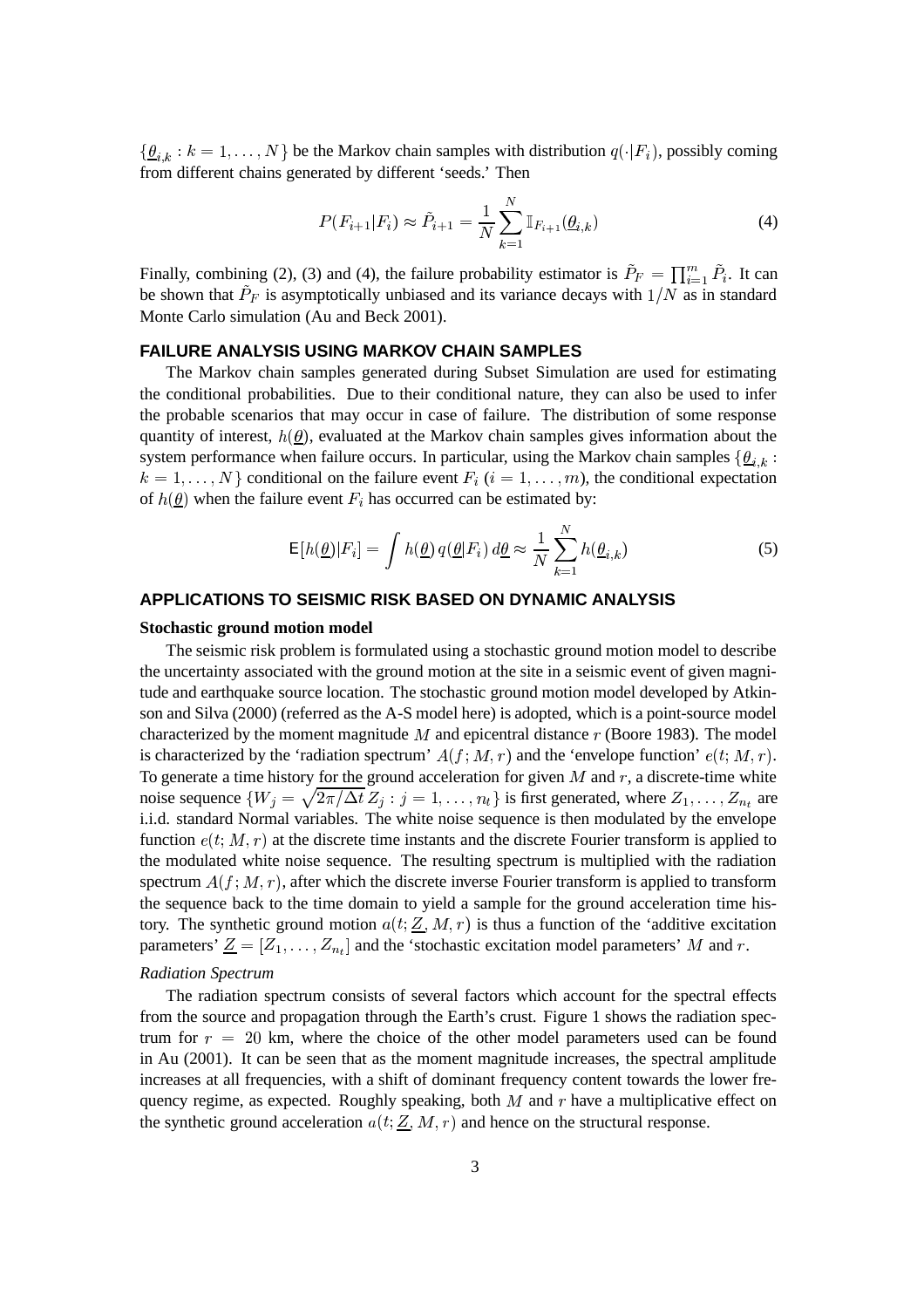

#### *Envelope function*

The envelope function is the major factor affecting the duration of simulated ground motions for given  $M$  and  $r$ . It is assumed to be

$$
e(t; M, r) = c_3 t^{c_1} \exp(-c_2 t) U(t)
$$
 (6)

where  $U(t)$  is the unit-step function,  $c_1 = -\varepsilon_1 \log \varepsilon_2/[1 + \varepsilon_1 (\log \varepsilon_1 - 1)]$ ,  $c_2 = c_1/\varepsilon_1 T_w$ and  $c_3 = \sqrt{(2c_2)^{2c_1+1}/\Gamma(2c_1+1)}$  is a normalizing factor such that the envelope function has unit energy, in the sense that  $\int_0^\infty e(t; M, r)^2 dt = 1$ . Here,  $\Gamma(\cdot)$  is the Gamma function, and  $T_w = 1/f_a + 0.1R$  is related to the duration of the envelope function. The parameters  $\varepsilon_1$  and  $\varepsilon_2$  are taken to be  $\varepsilon_1 = 0.2$  and  $\varepsilon_2 = 0.05$  (Boore 1983). The envelope function is shown in Figure 2 for  $r = 20$  km. It can be seen that increasing the moment magnitude increases the duration of the envelope function, as expected.

#### *Distribution of stochastic excitation model parameters*

Using the A-S model, a synthetic ground acceleration  $a(t, Z, M, r)$  for given M and r can be generated, where  $\underline{Z} = [Z_1, \ldots, Z_{n_t}]$  is a standard Normal vector. When the seismic hazard aspect is to be addressed, the uncertainty in  $M$  and  $r$  has to be considered. The uncertainty in the moment magnitude is modeled by the Gutenberg-Richter relationship, i.e., an exponential distribution (with parameter chosen to be 2.3) truncated on the interval  $[5, 8]$  (Gutenberg and Richter 1958). For the illustrative example considered here, earthquakes of magnitude between 5 and 8 are assumed to occur equally likely in a circular area of radius  $r_{max} = 50$  km centered at the site where the structure is situated. This leads to a triangular distribution for  $r$  confined to the interval  $[0, r_{max}]$ . Also, M and r are modeled as stochastically independent.

#### **Structure**

A six-story moment-resisting steel frame (Figure 3) subjected to uncertain ground motions modeled by the A-S model is studied to illustrate the application of Subset Simulation to seismic risk analysis. It is modeled as a two-dimensional linear frame. Details of the structure can be found in Au  $(2001)$ . The natural frequencies of the first two modes are  $0.55$  Hz and 1.56 Hz, respectively. Rayleigh damping is assumed so that the first two modes have 5% of critical damping. Failure is defined as the exceedence of a specified interstory drift ratio  $b$ at any one of the (twenty four) columns within the duration of interest. The sampling time and duration of study are taken to be  $0.02$  sec and  $30$  sec, respectively, for both the simulation of ground motions and dynamic structural analysis. The number of additive excitation parameters  $Z$  involved in the generation of ground motion for a given stochastic model is thus  $n_t = 30/0.02 + 1 = 1501$ , where the time instants at  $t = 0$  and  $t = 30$  are also represented.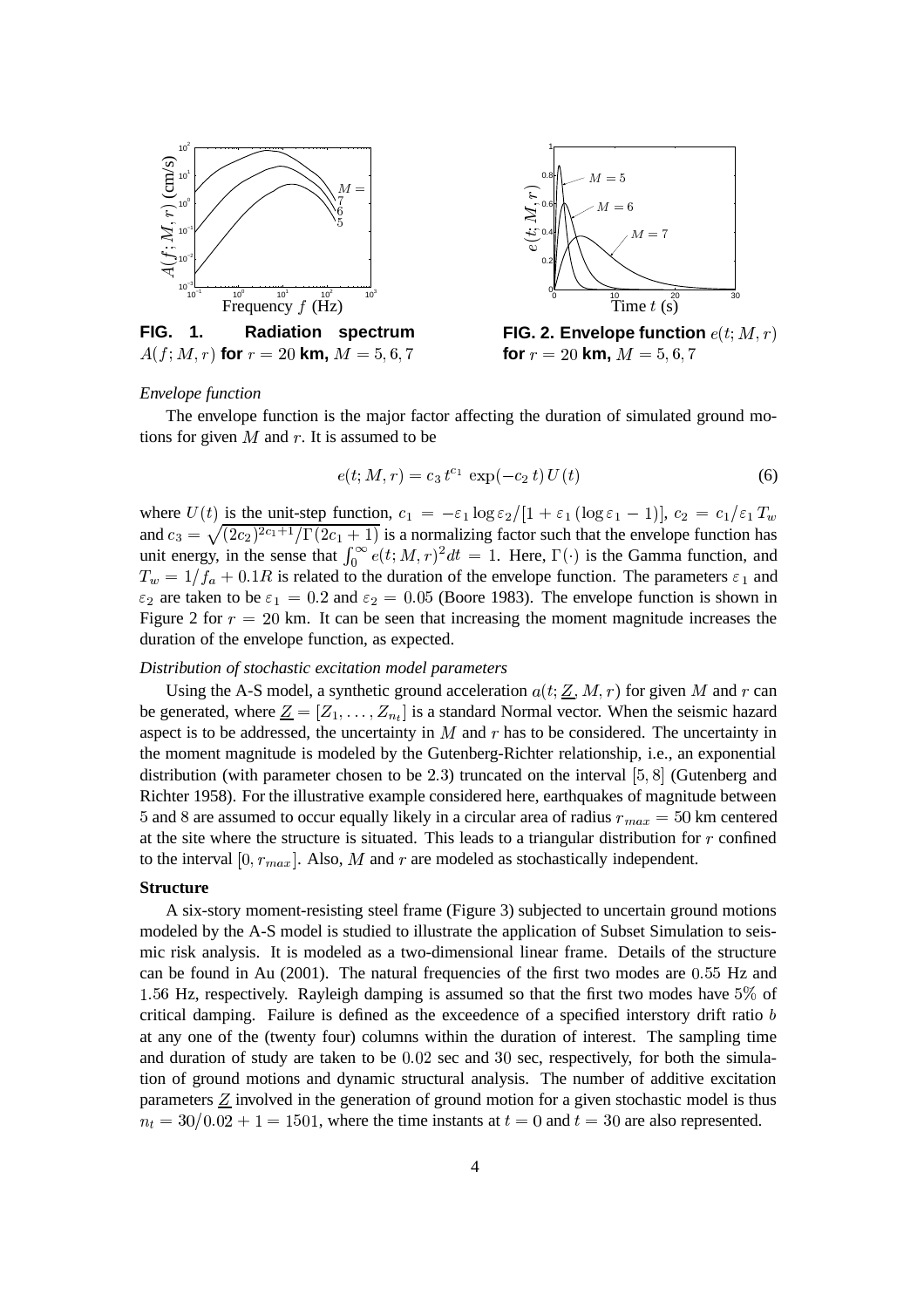|                                                                             |                |                | G3             |                |                |
|-----------------------------------------------------------------------------|----------------|----------------|----------------|----------------|----------------|
| 3.81 m                                                                      | C <sub>3</sub> | C <sub>6</sub> | G <sub>3</sub> | C <sub>6</sub> | C <sub>3</sub> |
| 3.81 m                                                                      | C <sub>3</sub> | C <sub>6</sub> | G2             | C <sub>6</sub> | C <sub>3</sub> |
| 3.81 m                                                                      | C <sub>2</sub> | C <sub>5</sub> | G2             | C <sub>5</sub> | C <sub>2</sub> |
| 3.81 m                                                                      | C <sub>2</sub> | C <sub>5</sub> | G1             | C <sub>5</sub> | C <sub>2</sub> |
| 3.81 m                                                                      | C <sub>1</sub> | C <sub>4</sub> | G1             | C <sub>4</sub> | C <sub>1</sub> |
| 5.49 m                                                                      | C <sub>1</sub> | C <sub>4</sub> |                | C <sub>4</sub> | C <sub>1</sub> |
| 7777<br>7777<br>$\cdot$ 7777<br>गोग<br>$3 \& 7.32 \text{ m} = 22 \text{ m}$ |                |                |                |                |                |

**FIG. 3. Moment-resisting frame structure**

## **Results**

Two cases corresponding to different uncertain situations are considered. In Case 1, only the additive excitation parameters  $Z$  for generating the ground motion  $a(t; Z, M, r)$  are assumed to be uncertain; the moment magnitude  $M$  and epicentral distance  $r$  are fixed at the values:  $M = 7$  and  $r = 20$  km. This case corresponds to the classical first-excursion problem with a given stochastic excitation model defined by fixed  $M$  and  $r$ . In Case 2, in addition to the additive excitations,  $M$  and  $r$  are also considered to be uncertain, with the probability distributions described earlier. This corresponds to a seismic risk problem where the uncertainty in the regional seismicity is also addressed.

Note that by varying the threshold  $b$ , one can generate the complement of the cumulative distribution function for the peak interstory drift ratio. From this distribution, one can readily generate the corresponding distribution for the peak lifetime interstory drift ratio, e.g., if a Poisson model is used for the uncertain temporal occurrence of earthquakes in the region.

In the application of Subset Simulation, the conditional failure regions  $F_i$  are defined by the interstory drift ratio exceeding  $b_i (i = 1, 2, 3)$  where these thresholds are adaptively chosen such that a conditional failure probability of  $\ddot{P}_i = 0.1$  is attained. At each simulation level i,  $N = 500$  samples are simulated with 50 samples from one level used to 'seed' the next level.

### *Failure probability estimation*

Figures 4 and 5 show the estimates of failure probability for different threshold levels  $b$ for Cases 1 and 2, respectively. A total of  $N_T = 1400$  samples, i.e., dynamic structural analyses, are performed to compute the results (solid line) in each figure. The results computed by standard Monte Carlo simulation (MCS) with  $10,000$  samples are also shown for comparison. These figures show that the results computed using Subset Simulation give a good approximation to the failure probabilities. Further results not presented here confirm that Subset Simulation yields practically unbiased estimates and can lead to a substantial improvement in efficiency over standard Monte Carlo simulation, especially when estimating small failure probabilities.

#### *Failure analysis using conditional samples*

The Markov chain samples at the different failure levels simulated in a single run of Subset Simulation are next examined for the purpose of failure analysis. Figure 6 shows the typical samples of ground acceleration  $a(t; Z, M, r)$  that correspond to failure probabilities  $10^{-1}$ ,  $10^{-2}$  and  $10^{-3}$  (failure levels 1, 2 and 3, respectively) for Case 1. Note that only the additive excitation parameters  $Z$  are uncertain in this case. Since samples of acceleration time histories are generated for given moment magnitude  $M = 7$  and epicentral distance  $r = 20$  km,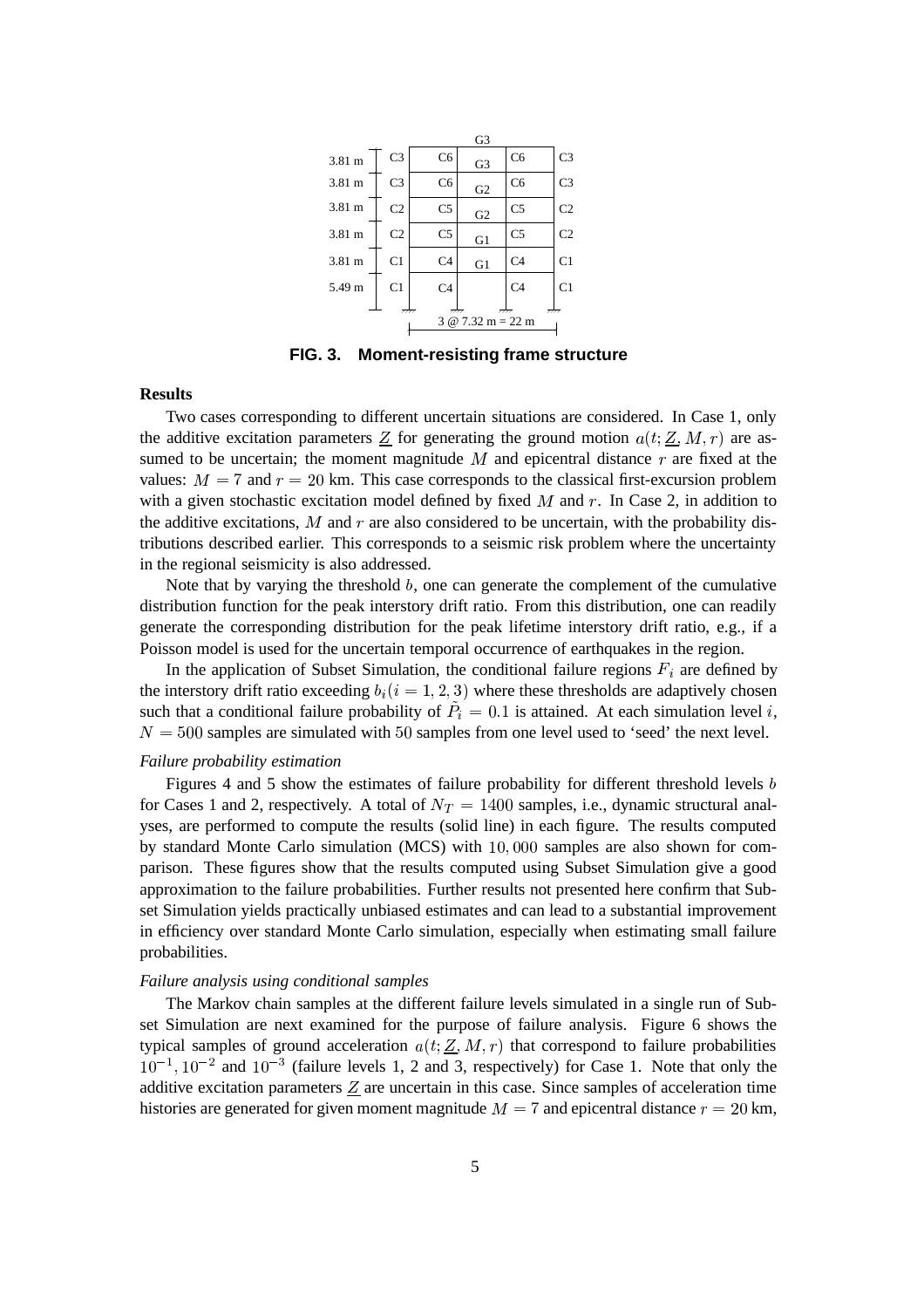

there is not much difference in their duration as well as mean square values. In terms of peak acceleration, they do not differ significantly, either.

The major difference among the samples of ground acceleration that lead to different levels of failure lies in the frequency content. Figure 8 shows the average spectrum (power spectral density) of the additive excitation parameters  $Z$  corresponding to the 500 samples of acceleration time histories at different levels of failure. Level 0 refers to the initial phase of Subset Simulation where samples are generated directly from their parameter PDF, i.e., standard Monte Carlo simulation. The spectrum at Level 0 (top plot of Figure 8) is almost flat, because there is no conditioning on the samples at this level and therefore the spectrum theoretically corresponds to that of white noise, which is flat up to the Nyquist frequency, being  $1/2\Delta t = 25$  Hz. As the simulation level increases, the spectrum develops a peak near  $0.55$  Hz, which is the fundamental frequency of the structure. This illustrates an important statistical feature of the additive excitations that lead to failure in the classical first-excursion problem (with deterministic structure and stochastic excitation model): *the additive excitation tends to 'tune' itself to the natural frequency of the structure to cause first-excursion failure.* In other words, when the stochastic excitation model parameters are fixed, the probable cause of failure for the structure is due to resonance effects, especially when the threshold level is high. This phenomenon can be explained from the high dimensional features of the reliability problem (Au 2001).

The situation is different when the stochastic excitation model parameters,  $M$  and  $r$ , are also uncertain. Figures 7 and 9 show the conditional samples and the average spectra at different simulation levels for Case 2, where  $Z$ , M and r are considered uncertain in the problem. Figure 7 shows that in this case the excitation intensity and duration of the ground acceleration differ significantly at different simulation levels. Both the excitation intensity and duration increase as the simulation level increases. From Figure 9, it can be seen that the spectral peak at  $0.55$  Hz for Levels 2 and 3 is not as significant as observed in Case 1 (Figure 8). This indicates that the frequency content of the additive excitation  $Z$  when failure occurs is not significantly different from its original spectrum (flat), although this does not imply that the frequency content of the ground acceleration will be the same irrespective of whether failure occurs, since the radiation spectrum  $A(f; M, r)$  could be different because of the change in the distribution of  $M$  and  $r$  when failure occurs.

When the moment magnitude M and the epicentral distance  $r$  are uncertain (Case 2), they are the parameters that control failure. Figure 10 shows the scattering of samples of  $(M, r)$  at different simulation levels. Note that the samples of  $(M, r)$  at Level 0 are simulated according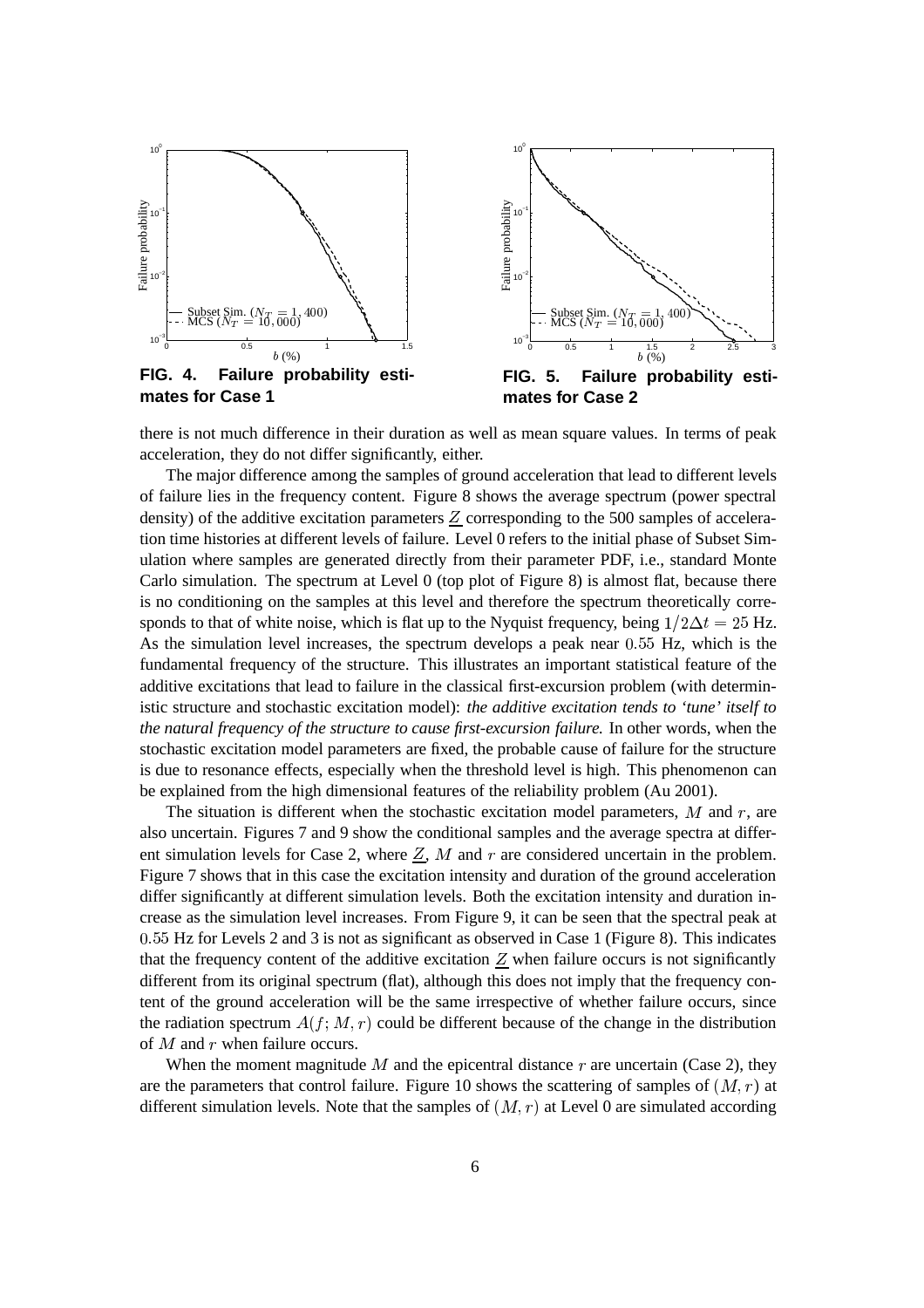

**FIG.** 10. Conditional samples of  $(M, r)$  for Case 2 at conditional levels 0, 1, 2

to their joint PDF. Also, for Levels 1 and 2, some of the locations shown in the figure contain repeated samples. Since the Markov chain samples are not all distinct, to show the population of the samples consistently, the dots are shown with area proportional to the number of points situated at the particular location. Figure 10 clearly indicates that as the simulation level increases, that is, when failure becomes more severe, the samples of  $(M, r)$  shift towards the 'large magnitude, small distance' regime.

# **CONCLUSIONS**

Subset Simulation has been applied to compute the failure probabilities of structures dur-